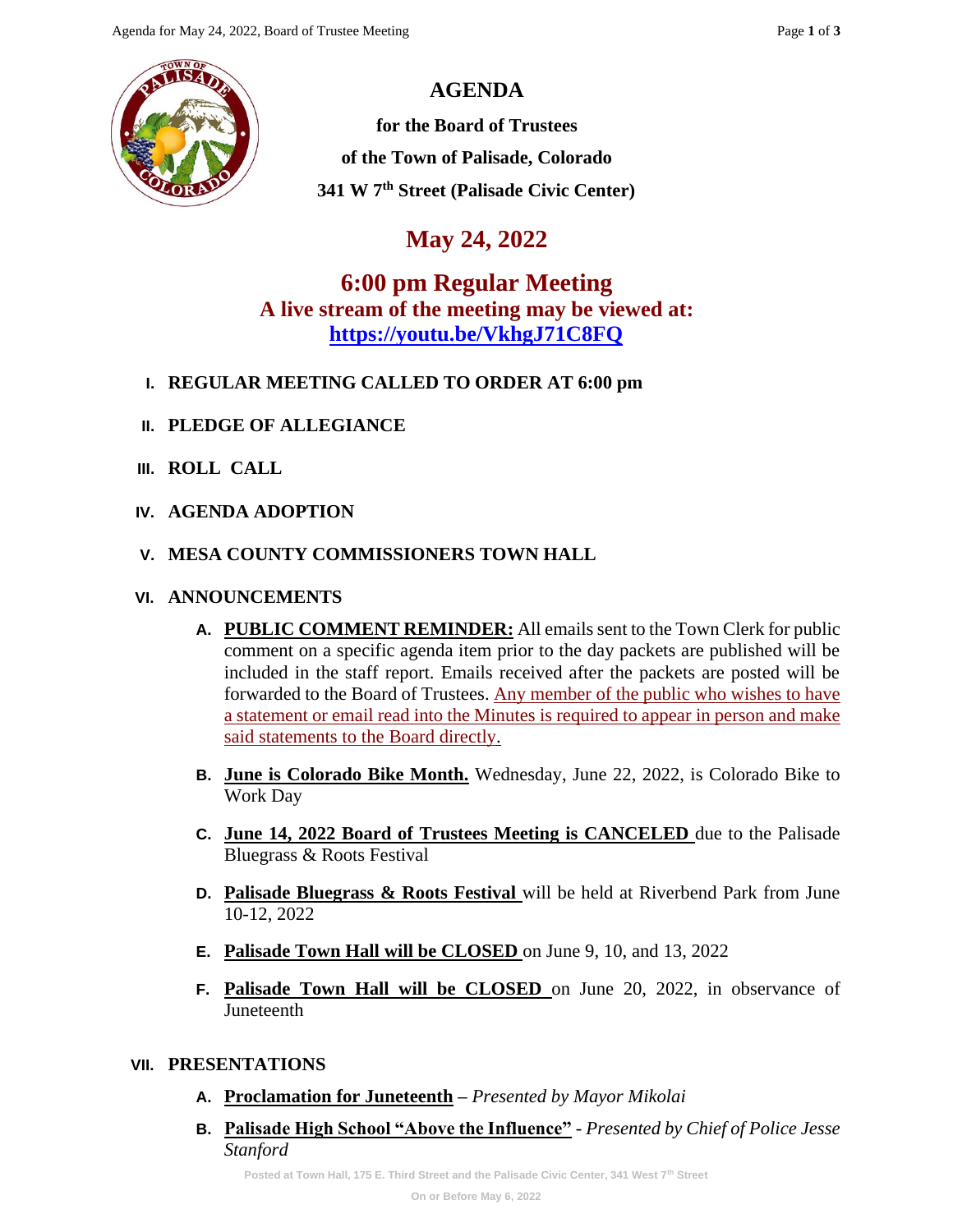## **C. Introduction of New Palisade Fire Chief Charles Balke**

#### **VIII. PUBLIC COMMENT**

*All those who wish to speak during public comment must sign up on the sheet provided outside the boardroom doors. Please keep comments to 3 MINUTES OR LESS, and state your name and address. Neither the Board of Trustees nor staff will respond to comments at this time. The Board may direct staff to look into specific comments to bring back as an Agenda item at a future meeting.*

## **IX. TOWN MANAGER REPORT**

### **X. CONSENT AGENDA**

*The Consent Agenda is intended to allow the Board to spend its time on more complex items. These items are generally perceived as non-controversial and can be approved by a single motion. The public or any Board Member may ask that an item be removed from the Consent Agenda for individual consideration.*

### **A. Expenditures**

• Approval of Bills from Various Town Funds – May 4, 2022 – May 19, 2022

### **B. Minutes**

• Minutes from May 10, 2022, Regular Board of Trustees Meeting

## **XI. PUBLIC HEARING**

#### **A. Palisade Street Eats Liquor License Application (continued from May 10, 2022)**

*Acting as the Local Liquor Licensing Authority, the Board of Trustees will consider an application for a Beer and Wine Liquor License at 702 37 1/10 Road, as applied for by Karina Parenteau of Palisade Street Eats, LLC.*

- 1. Staff Presentation
- 2. Applicant Presentation
- 3. Public Comment *(Please keep comments to 3 minutes or less and state your name and address)*
- 4. Board Discussion
- 5. Applicant Closing Remarks
- 6. Decision Motion, Second, and Rollcall Vote

## **XII. PUBLIC HEARING II**

## **A. PRO-2022-10 BROWN ADU VARIANCE**

*Acting as the Board of Adjustment, the Board of Trustees will consider an application for a variance from Section 7.05.A of the Palisade Land Development Code (LDC) to allow for an Accessory Dwelling Unit (ADU) that is greater than fifty percent (50%) of the floor area of the principal structure and whose height is greater than that of the principal structure, located at 221 W. 7th Street (Parcel # 2937-093-38-003), as applied for by the owner Harold "Trey" Brown, pursuant to Section 4.12 of the Palisade Land Development Code.*

- 1. Staff Presentation
- 2. Applicant Presentation
- 3. Public Comment *(Please keep comments to 3 minutes or less and state your name and address)*

### 4. Board Discussion